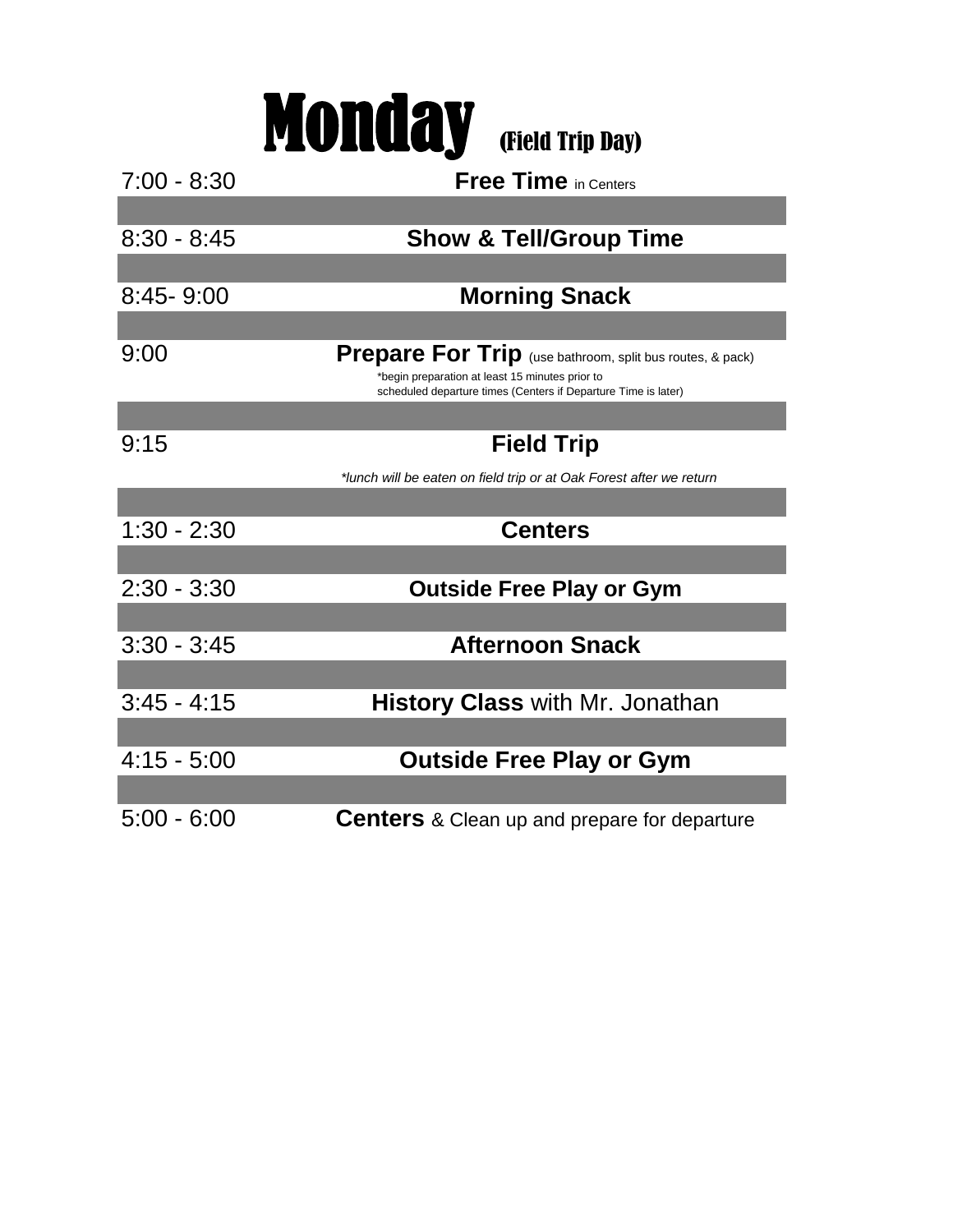

| $7:00 - 8:30$        | <b>Free Time</b> in Centers                                                                  |
|----------------------|----------------------------------------------------------------------------------------------|
|                      |                                                                                              |
| $8:30 - 8:45$        | <b>Show &amp; Tell/Group Time</b>                                                            |
|                      |                                                                                              |
| $8:45 - 9:00$        | <b>Morning Snack</b>                                                                         |
|                      |                                                                                              |
| $9:00 - 9:45$        | <b>O.F. Government</b> with Mr. Mack                                                         |
|                      |                                                                                              |
| $9:45 - 10:30$       | <b>Outside Free Play or Gym</b>                                                              |
|                      |                                                                                              |
| 10:30 - 11:00        | <b>Craft Time with Morning Staff</b>                                                         |
|                      | (or until finished)                                                                          |
|                      |                                                                                              |
| End of Craft - 12:00 | <b>Centers</b>                                                                               |
|                      |                                                                                              |
| 12:00 - 12:45        | Lunch                                                                                        |
|                      |                                                                                              |
| $12:45 - 1:00$       | <b>Reading Time</b>                                                                          |
|                      |                                                                                              |
| $1:00 - 1:30$        | <b>Christian Education/ Music Rotation 1</b>                                                 |
|                      |                                                                                              |
|                      | Younger Group= Music with Ms. Alaina<br>Older Group= Christian Education Class with Mr. Josh |
|                      |                                                                                              |
| 1:30 - 2:00          | <b>Christian Education/ Music Rotation 2</b>                                                 |
|                      | Older Group= Music with Ms. Alaina                                                           |
|                      | Younger Group= Christian Education Class with Mr. Josh                                       |
|                      |                                                                                              |
| $2:00 - 2:30$        | <b>Centers</b>                                                                               |
|                      |                                                                                              |
| $2:30 - 4:15$        | MOVIE                                                                                        |
|                      |                                                                                              |
|                      | 3:15<br><b>Afternoon Snack served During Movie</b>                                           |
|                      |                                                                                              |
| $4:15 - 5:00$        | <b>Outside Free Play or Gym</b>                                                              |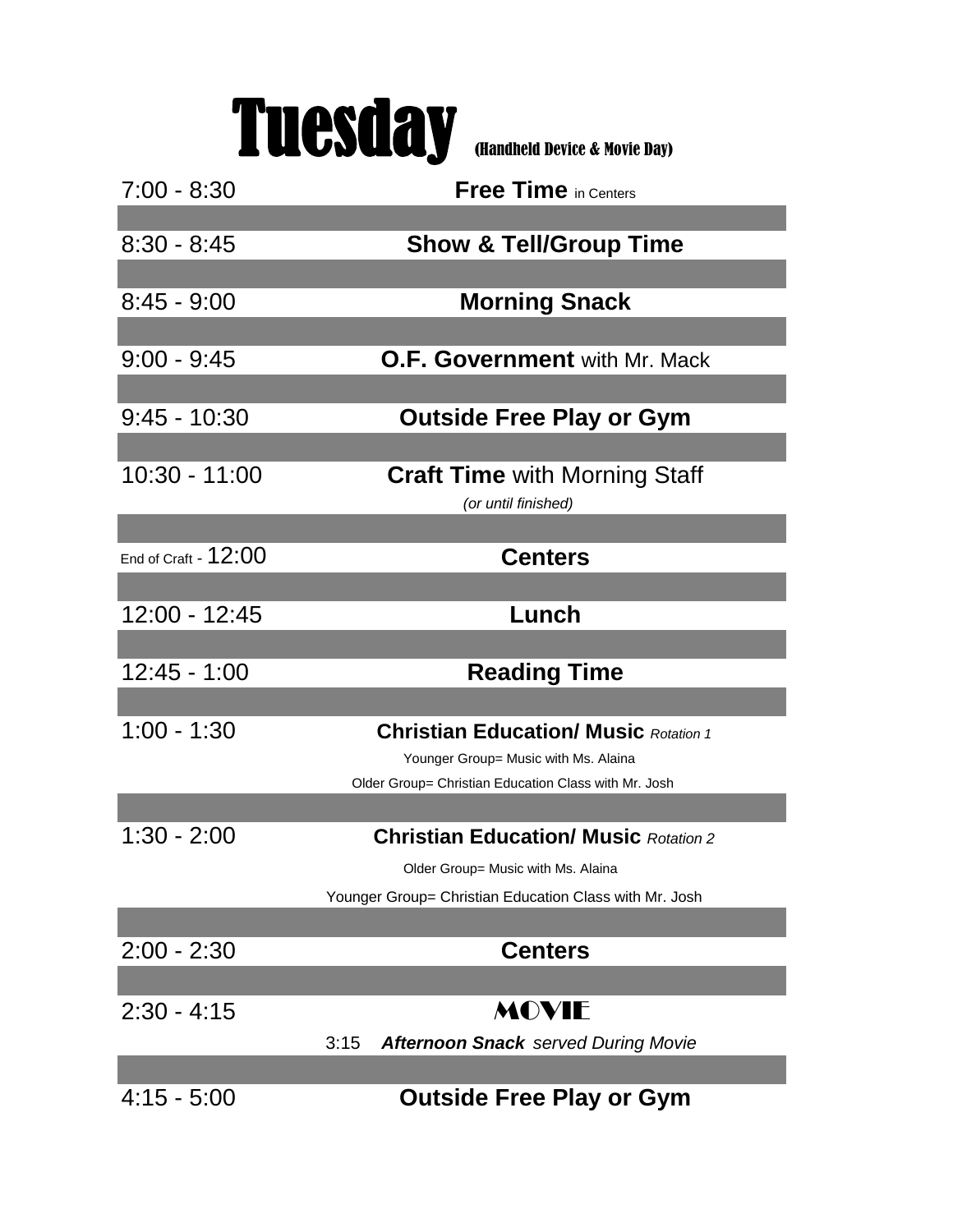## Wednesday (Theme Day)

| $7:00 - 8:30$  | <b>Free Time</b> in Centers                                      |
|----------------|------------------------------------------------------------------|
|                |                                                                  |
| $8:30 - 8:45$  | <b>Show &amp; Tell/Group Time</b>                                |
|                |                                                                  |
| $8:45 - 9:00$  | <b>Morning Snack</b>                                             |
|                |                                                                  |
| $9:00 - 10:00$ | <b>Morning Staff THEME Activity</b>                              |
| 10:00 - 10:45  | <b>Centers</b>                                                   |
|                |                                                                  |
| 10:45 -11:30   | <b>Outside Free Play or Gym</b>                                  |
|                |                                                                  |
| 11:30 - 12:00  | <b>Organized Theme Game with Morning Staff</b>                   |
|                |                                                                  |
| 12:00 - 12:45  | Lunch                                                            |
|                | *(afternoon schedule subject to change based on Theme Activity)* |
|                |                                                                  |
| $12:45 - 1:00$ | <b>Reading Time</b>                                              |
| $1:00 - 1:15$  | <b>Bible Trivia with Mr. Josh</b>                                |
|                |                                                                  |
| $1:15 - 2:15$  | <b>Centers</b>                                                   |
|                |                                                                  |
| $2:15 - 3:15$  | <b>Afternoon Staff THEME Activity</b>                            |
|                |                                                                  |
| $3:15 - 3:30$  | <b>Afternoon Snack</b>                                           |
|                |                                                                  |
| $3:30 - 4:30$  | <b>Outside Free Play/ GYM</b>                                    |
|                |                                                                  |
| $4:30 - 6:00$  | <b>Centers</b> & Clean up and prepare for departure              |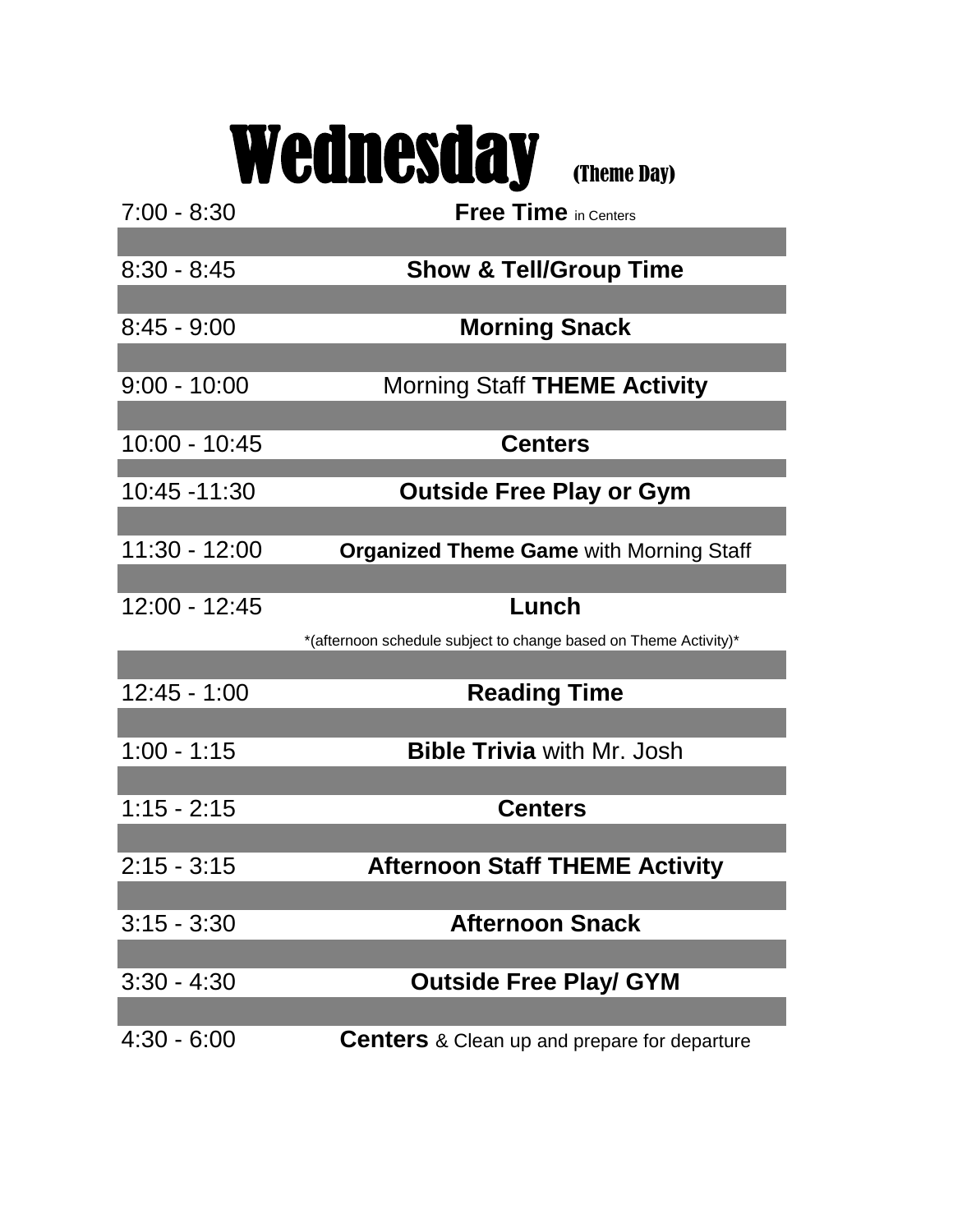## Thursday (Wheel Day & Sweet Treat)

| $7:00 - 8:30$   | <b>Free Time in Centers</b>                            |
|-----------------|--------------------------------------------------------|
|                 |                                                        |
| $8:30 - 8:45$   | <b>Show &amp; Tell/Group Time</b>                      |
|                 |                                                        |
| $8:45 - 9:00$   | <b>Morning Snack</b>                                   |
|                 |                                                        |
| $9:00 - 10:00$  | <b>Outside Free Play &amp; Wheel Time</b>              |
|                 |                                                        |
| 10:00 - 11:15   | <b>Centers</b>                                         |
|                 |                                                        |
| $11:15 - 12:00$ | <b>Arts &amp; Crafts with Ms. Lily</b>                 |
|                 |                                                        |
| 12:00 - 12:45   | Lunch                                                  |
|                 |                                                        |
| 12:45 - 1:00    | <b>Reading Time</b>                                    |
|                 |                                                        |
| $1:00 - 1:30$   | <b>Sweet Treats</b> (Ice Cream Truck or Shaved Ice)    |
|                 |                                                        |
| $1:30 - 2:30$   | <b>Outside Free Play &amp; Wheel Time</b>              |
|                 |                                                        |
| $2:30 - 3:00$   | <b>Christian Education/ Music Rotation 1</b>           |
|                 | Younger Group= Music with Ms. Alaina                   |
|                 | Older Group= Christian Education Class with Mr. Josh   |
|                 |                                                        |
| $3:00 - 3:30$   | <b>Christian Education/ Music Rotation 2</b>           |
|                 | Older Group= Music with Ms. Alaina                     |
|                 | Younger Group= Christian Education Class with Mr. Josh |
| $3:30 - 3:45$   | <b>Afternoon Snack</b>                                 |
|                 |                                                        |
| $3:45 - 4:30$   | <b>Outside Free Play/Wheel Time or Gym</b>             |
|                 |                                                        |
| $4:30 - 6:00$   | <b>Centers</b> & Clean up and prepare for departure    |